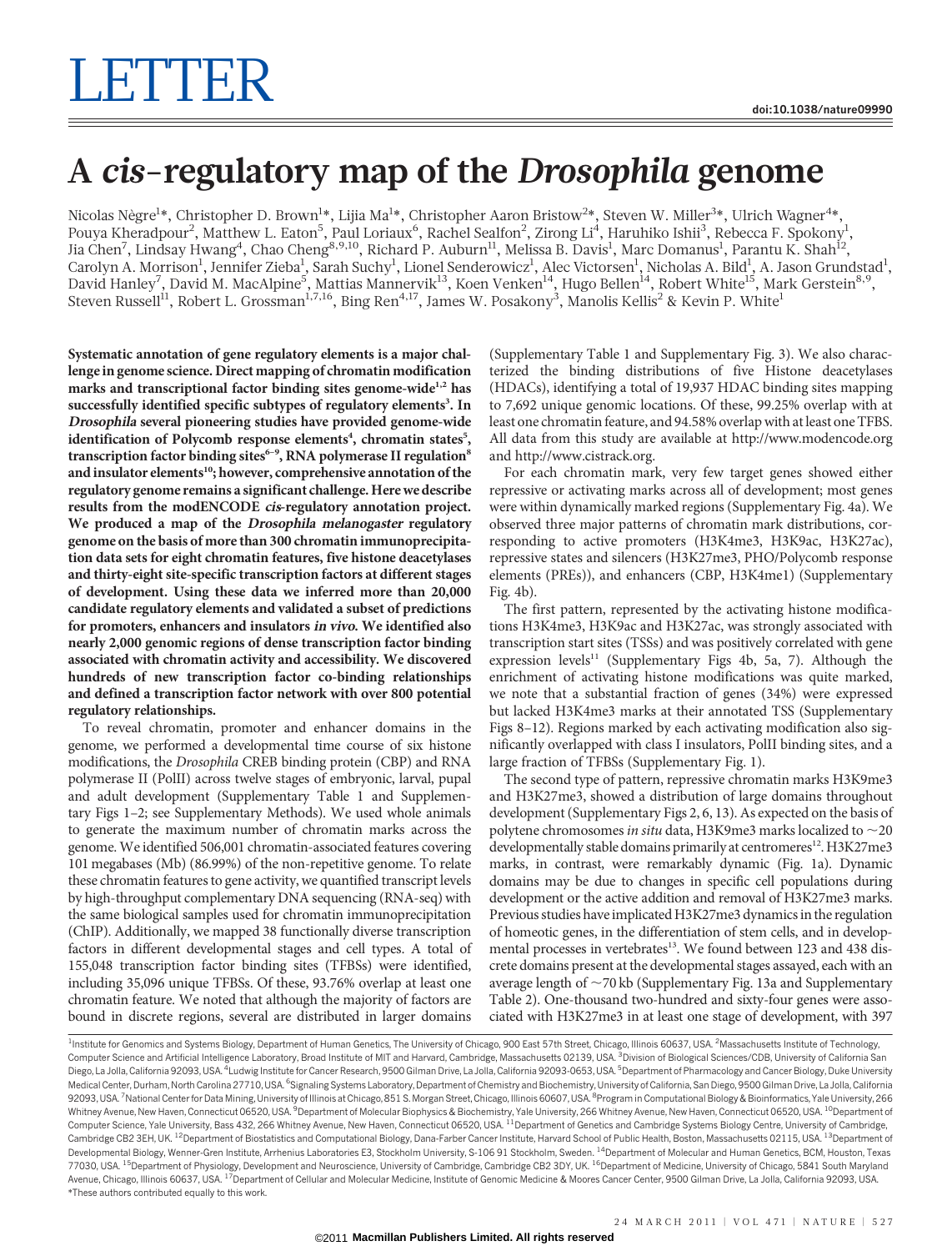

Figure 1 | Chromatin dynamics across Drosophila development. a, Enrichment of CBP and H3K4me1 (rows) within regions marked by other chromatin modifications, factors, or annotated enhancers (columns). Note that (1) CBP is enriched within all active marks (H3K4me3, H3K27ac, H3K9ac, H3K4me1 and PolII) at all stages of development, and (2) early embryo (0– 16 h) CBP- and H3K4me1-marked regions are enriched within H3K27me3 domains and annotated enhancers (right panel). b, Heatmap depicting fold enrichment of CBP-bound regions (columns) at different developmental stages for each of the 22 clusters of TSS-distal regions (rows) grouped by their protein binding profiles. A subset of the clusters shows significant enrichment for CBP at different developmental stages. c, Enrichment of enhancer categories

genes (31%) in domains present in all stages of development and 867 genes (69%) in dynamic domains (Fig. 1a). Stable H3K27me3 domains corresponded to those reported in embryos and tissue culture cells<sup>4</sup>, and were enriched for genes involved in development, transcription and segmentation. However, identification of stage-specific H3K27me3 domains revealed previously unappreciated H3K27me3 targets, including genes that control apoptosis, regulation of growth and neurotransmitter transport (Supplementary Fig. 14). We found that stable H3K27me3 domains are highly enriched for genes that exhibit stage- and tissuespecific expression, and are depleted for ubiquitously expressed genes (Supplementary Fig. 15).

H3K4me1-marked and CBP/p300-bound regions form a third, intermediate class of genomic elements known to be associated with active enhancers<sup>3,14</sup> (Fig. 1a). They were also associated with active promoters, activating histone marks and transcription factor binding sites (Supplementary Fig. 1). H3K4me1 and CBP were bound broadly across TSSs, typically positioned 1–2 kb upstream and downstream of the TSS, consistent with previous observations $11$  (Supplementary Figs 2, 4b). Accordingly, these patterns were very dynamic across development (Supplementary Fig. 4a).

To characterize the regulators of chromatin mark dynamics, we determined the genome-wide distribution pattern of all five known Drosophila HDACs (HDAC1 (also known as RPD3), HDAC3, HDAC4, HDAC6 and HDACX (also known as HDAC11)). All five HDACs are enriched at active promoters, and enrichment is correlated with target gene expression level (Supplementary Fig. 16). HDAC4 and HDAC1/RPD3 binding sites also mark PREs. HDAC1 and HDAC4

(columns) for each of the 22 clusters of TSS-distal regions (rows). Many clusters enriched for CBP binding in early development are also strongly enriched for enhancers (rows marked with an asterisk). d, Embryo-specific CBP binding predicts unannotated enhancers. RNA in situ hybridizations with a Gal4 probe were used to stain transgenic embryos representing five different enhancer predictions (rows), at four to five different stages (columns). EO044 overlaps the known expression pattern for the neighbouring gene, CG8745 (FlyExpress Database). e, Enrichment of enhancer annotations (rows) within the binding sites of each transcription factor (columns). For panels a, b, c and e grey boxes indicate no overlap. For panels a, b, c and e all values greater or less than zero are significant, false discovery rate  $(FDR) < 0.01$ .

binding sites are frequently found within H3K27me3 repressive domains (Supplementary Figs 17, 18), and are significantly enriched at embryonic PHO (a PcG recruiter protein)-bound regions (Supplementary Fig. 16f). Of the 537 HDAC1 and 4a binding sites that overlap H3K27me3 but not H3K4me3 (Supplementary Fig. 16), 149 overlap with 350 previously described<sup>15</sup> embryonic PHO sites (Supplementary Figs 17, 18). HDAC3 is primarily associated with transcribed, H3K36me3 marked exons<sup>16</sup> (Supplementary Fig. 16a, d).

Using the dynamic chromatin signatures and RNA-seq data, we sought next to systematically annotate *cis*-regulatory elements. To identify novel promoters, we identified coincident H3K4me3, PolII and RNA signals at least 1,000 base pairs away from any annotated TSS (see Supplementary Methods). In each developmental stage we found several hundred such regions (average, 485; range, 179–885), resulting in a total of 2,307 novel promoter predictions; 1,117 of which are supported by modENCODE cap analysis of gene expression (CAGE) data from embryos<sup>17</sup> (Supplementary Fig. 5a). We subjected 110 novel promoter predictions to biological validation using a luciferase reporter assay in Kc167 cells. Seventy-five of these 110 predicted promoters (68%) yielded significant luciferase activity in at least one orientation, with 26 displaying bi-directionality (Supplementary Fig. 5b and Supplementary Table 3). Together, the CAGE and reporter assay data indicate that a high proportion of these novel promoter predictions indeed correspond to previously unannotated TSSs.

To identify additional putative cis-regulatory elements on a genomewide scale, we examined two signatures of enhancers, H3K4me1 and CBP/p300<sup>11,14</sup>. CBP and H3K4me1 are significantly enriched within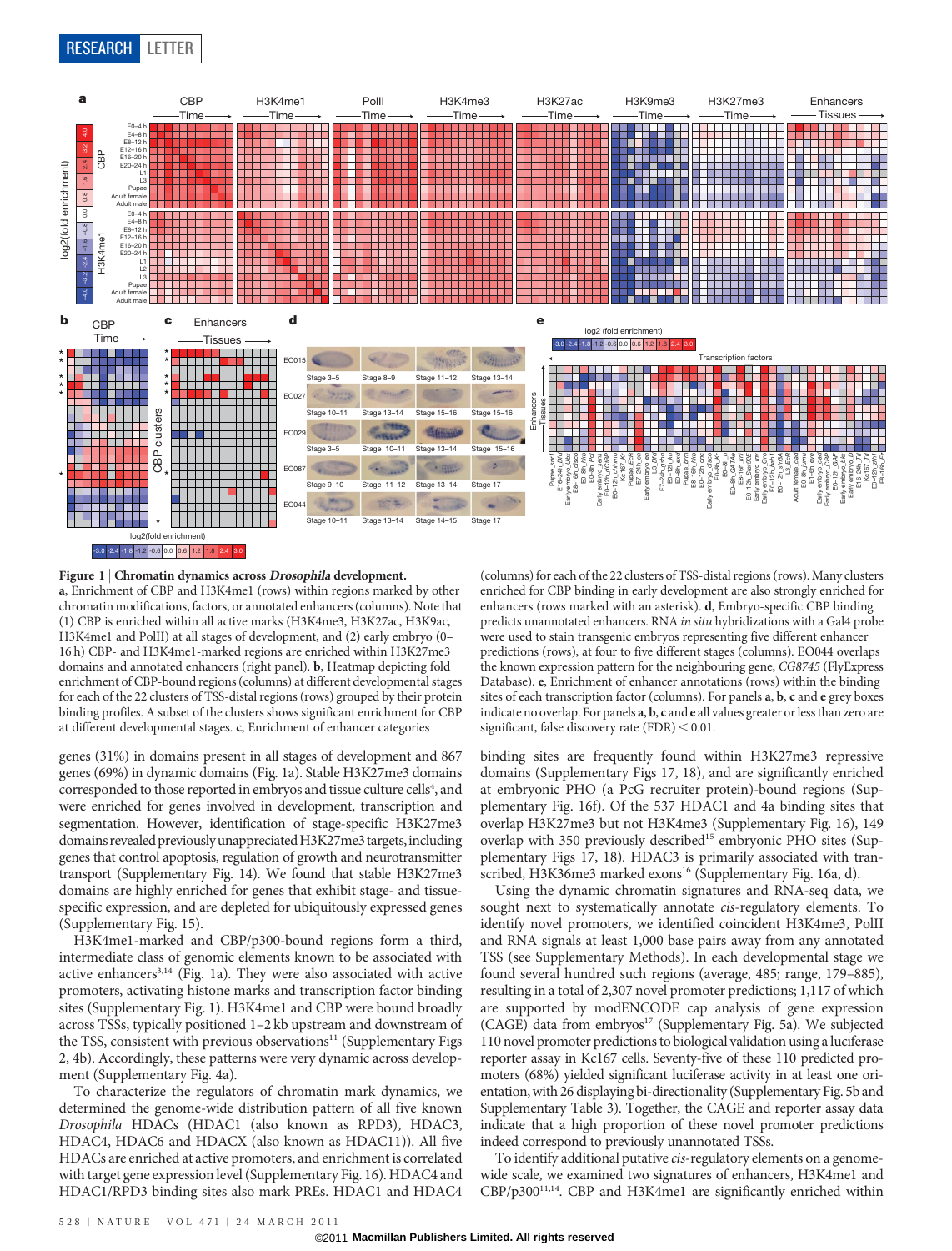several classes of known enhancers from the CRM activity database (CAD)9 . For example, we found a 15-fold (z-score of 26) and 5.9-fold (z-score of 10) enrichment for CBP and H3K4me1 overlap, respectively, with blastoderm-specific enhancers, indicating that our dynamic chromatin map successfully recovers previously annotated enhancers (Supplementary Fig. 19). Given that CBP can be recruited to enhancers by bound transcription factors, we sought to further support the functional relevance of CBP-bound regions by examining clusters of cooccupancy with other transcription factors. Several CBP clusters are bound by transcription factors known to interact physically with CBP, such as Bicoid, Dorsal (DL) and Trithorax-like (TRL (also known as GAF)); whereas other clusters are enriched for known enhancers (Fig. 1e) and are strongly enriched in K3K4me1 and the repressive mark H3K27me3 (Supplementary Fig. 20). In total, 14,450 distinct putative CBP-bound cis-regulatory elements were identified across the genome (Supplementary Table 18).

To validate the ability of CBP binding data to accurately identify cisregulatory elements, we tested 33 putative enhancer sequences using reporter assays in transgenic Drosophila. We focused on putative enhancers that have dynamic CBP association during embryogenesis (Supplementary Table 4). Thirty of the 33 predicted enhancers produce specific reporter expression patterns (Fig. 1d and Supplementary Fig. 21). We also selected a set of putative insulator elements<sup>10</sup>, and we tested their activity in an enhancer-blocking assay based on the eve stripe 2 and 3 enhancers. We assayed a set of 15 genomic fragments associated with the binding of Centrosomal protein 190 kDa (CP190) + CTCF (class I), CP190 + suppressor of Hairy wing (Su(Hw)) (class II) and TRL<sup>10</sup>. We found that five of eight CTCF sites showed strong enhancer-blocking activity and the remaining three showed weak or variable activity. In contrast, neither of the TRL sites nor any of the five Su(Hw) sites we tested blocked enhancer–promoter interactions in this assay (Supplementary Fig. 22). These results support a role for CTCF in insulator activity in vivo, but indicate that other proteins that have classically been associated with insulator activity are not strictly linked to this function.

To further annotate predicted enhancers and to determine whether dynamics of chromatin and gene expression from whole animals can be associated with specific factors, we analysed the patters of 38 diverse transcription factors we mapped at various developmental stages. We compared our data with the CAD database (Fig. 1e) and observed that manyfactors are specifically enriched in particular enhancer classes. For example, Engrailed (EN) binding sites are enriched within mesothoracic disc enhancers, whereas Knirps (KNI), Tailless and Schnurri (SHN) are enriched within blastoderm enhancers. Indeed, enhancers are usually characterized by multiple transcription factors binding in concert to target genomic DNA. We used a Gaussian kernel density estimation across the binding profiles of 38 transcription factors mapped in early embryos in this and two previously published studies<sup>7,9</sup> to define a 'transcription factor complexity' score based on the number and proximity of contributing transcription factors (see Supplementary Methods). Of 38,562 unique binding sites mapped by the 38 transcription factors, 38.3% are bound by more than two factors. Of the unique binding sites, 5.2% (1,962) are bound by more than eight factors (Supplementary Table 5 and Supplementary Figs 23, 24) and are considered high occupancy target (HOT) regions. Although HOT regions have been observed in Caenorhabditis elegans<sup>18</sup> and human (ENCODE project, unpublished results), their function in gene regulation is unknown<sup>7,19</sup>.

Regions of higher complexity are weakly associated with more highly expressed genes ( $r^2 = 0.19$ ), indicating that low-complexity binding sites are associated with more restricted expression patterns. Interestingly, annotated enhancers, CBP, activating histone marks including H3K4me1, and HDAC1, 4, 6 and 11 are most significantly enriched within low-to moderate- complexity category (CC) regions (CC2–CC8) (Fig. 2b). These enrichments consistently decrease at regions of high complexity (CC8–16). In contrast, we found that coding exons and HDAC3, which marks actively transcribed exons<sup>16</sup> (Fig. 2b and

Supplementary Fig. 24), are depleted from moderate-to-high-complexity  $regions (>CC4)$ . As expected, transcription factor complexity is inversely correlated with nucleosome enrichment<sup>20</sup> (Fig. 2b). Interestingly, when compared to our enhancer validations and negative controls that were selected independent of HOT region determination, there seems to be no obvious relationship between enhancer activity and HOT regions; 13 validated enhancers overlap with HOT regions but so did several sequences that give no enhancer activity (Fig. 1d, Supplementary Table 4 and data not shown). Taken together, these results indicate that HOT regions are primarily associated with open chromatin but that they do not always demarcate cis-regulatory elements.

The existence of HOT regions complicates the interpretation of transcription factor co-occurance. For example, pair-wise clustering of TFBSs resulted in very large groups of co-occurring transcription factors, revealing few specific relationships (Supplementary Fig. 23). However, TFBS clustering performed on HOT-subtracted TFBSs reveals structure that is otherwise obscured when HOT regions are included (Fig. 3). For example, binding sites from different stages assayed for the same transcription factor (for example, TRL, Ultrabithorax (UBX), Ecdysone receptor (ECR)), known interactors (for example, Tinman (TIN) with Twist (TWI) and Biniou (BIN) with Bagpipe (BAP)), and technical replicates (for example, GRO) are more tightly clustered in the HOTsubtracted data. Transcription factors known to physically interact with one another at specific enhancers were significantly associated throughout the genome. For example, the co-repressor complex of GRO and EN and the Drosophila SWI/SNF chromatin remodelling complex components Brahma (BRM) and Snf5-related 1 (SNR1) show significant co-binding  $(z > 20)$ . Co-binding enrichment genome-wide was also observed for transcription factors that are known to bind independently to particular enhancers, such as UBX and EN that each bind to the DMX enhancer of the *distalless* (dll) gene, and each independently contribute to dll repression in different embryonic segments<sup>21</sup>. DLL was itself enriched for co-binding with EN, GRO and UBX, indicating common regulation of target genes. Interestingly, such previously undescribed interactions were seen at significance levels equal to or greater than those of known interactions. For example, while the previously reported mesodermal transcription factor data set<sup>9</sup> (TIN, TWI, BIN, BAM, MEF2) all have high overlap with one another as expected, these factors also all show highly significant overlap with GRO, CAD and EN. Many other notable overlap pairs were identified, including the Ecdysone receptor with TRL,



Figure 2 | Transcription factor binding site complexity. a, Number of TFBSs (left y-axis, black circles) and distribution of genomic annotation classes (right  $y$ -axis, colours) as a function of TFBS complexity (x-axis). **b**, Enrichment (colour scale: depleted in blue, enriched in red) of TFBSs sorted by complexity (x-axis) within annotated enhancers (CM, cardiac mesoderm; Ht, heart muscle; SM, somatic muscle; Meso., mesoderm; VM, visceral muscle), HDAC binding sites, early embryo chromatin marks. At the top is a heatmap depicting nucleosome density (Nuc. dens.) as a function of TFBS complexity.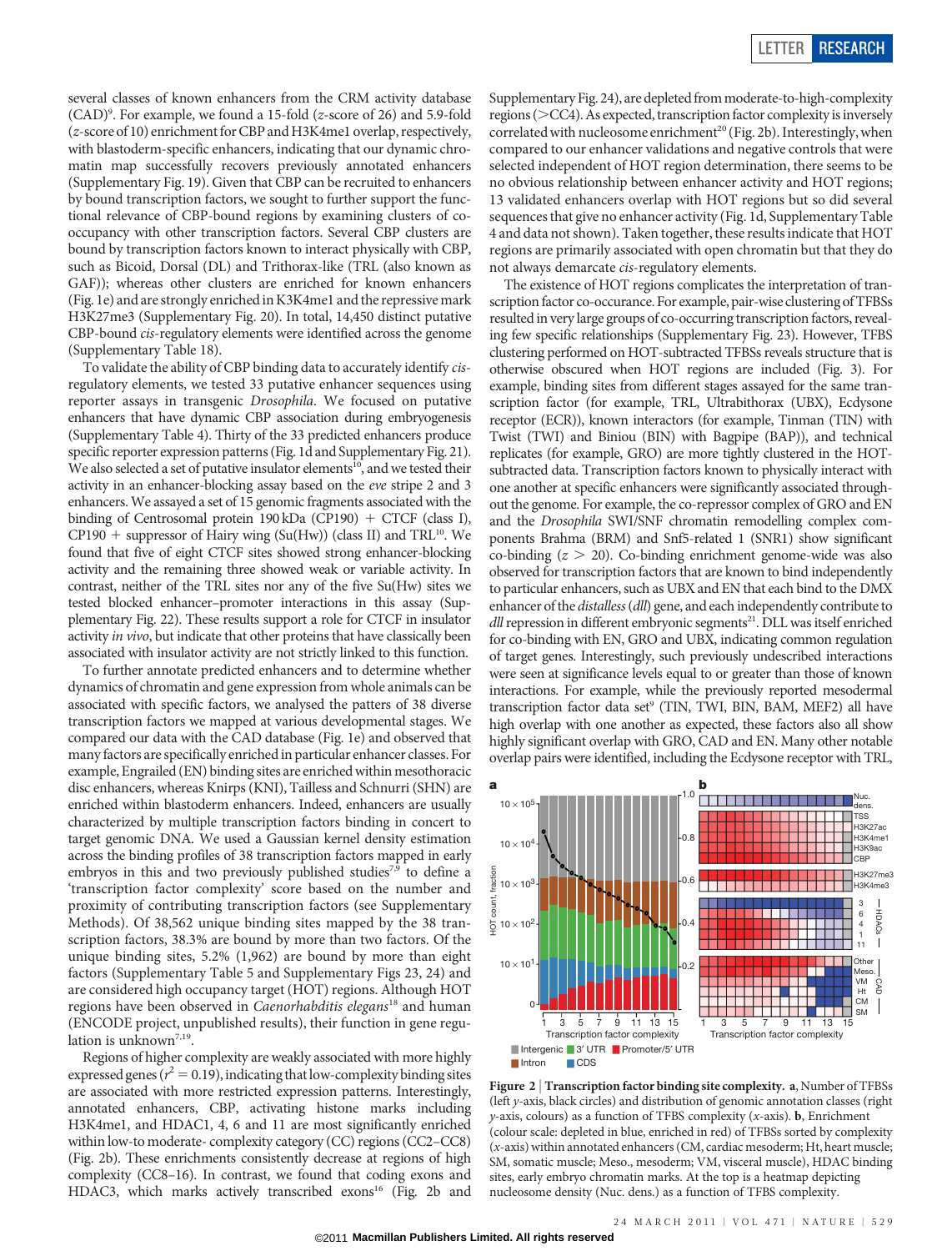

Figure 3 <sup>|</sup> Transcription factor binding site overlap. Pairwise TFBS enrichment/depletion (colour-coded by z-score). TFBS data sets labelled at right. Asterisks indicate data from the BDTNP consortium<sup>6,7</sup>; hashes denote data from the Furlong laboratory<sup>9</sup>. Selected interactions described in the text are highlighted.

the peripheral nervous system master regulator Senseless (SENS)<sup>22</sup> with the axon guidance transcription factor Disconnected, and the Jak/Stat signalling pathway transcription factor STAT92E with the chromatin remodelling complex factors BRM and SNR1—all potential new connections between well-studied regulatory pathways or mechanisms. In total there are 831 highly significant positive pair-wise co-binding interactions in Supplementary Fig. 25 (z-score  $>$  20; bright red in Supplementary Fig. 25c), most of which are previously undescribed.

Although most significantly associated transcription factor pairs did show positive overlaps, we observed afew instances of highly significant negative associations (shown in blue, Fig. 3). One of the most anticorrelated pairs of transcription factors is Brakeless (BKS) and CAD. BKS is a co-repressor that has been implicated in gap gene regulation, for example acting to restrict the expression of knirps (kni) and giant (gt) in the posterior blastoderm<sup>23</sup>. In contrast, CAD activates kni and gt in the same embryonic domain<sup>24</sup>. Even when BKS and CAD have multiple binding sites nearby one another, they appear to be nonoverlapping and in different putative cis-regulatory elements (Supplementary Fig. 26). The biologically opposing roles of these two transcription factors seem to have led to the evolution of a very strong repulsion for occupying the same regulatory elements. To our knowledge, this genome-wide aversion in terms of transcription factor co-occupancy has not previously been observed in a metazoan genome.

To visualize the regulatory interactions among transcription factors, we built an intuitive hierarchy representing transcription factor regulatory associations (Supplementary Figs 25, 27; see Supplementary Methods). This network was constructed using 61 transcription factor data sets generated by the modENCODE project (pink nodes) and 20 transcription factors from recently published work<sup>6,7,9</sup> (green and yellow nodes). Specifically, we built a core hierarchy using a breadthfirst search algorithm in a bottom-up fashion. Transcription factors

that regulate fewer than five transcription factors formed the bottom layer whereas transcription factors that directly regulated the bottom layer factors form the second layer. In total, the network model characterized 835 interactions; 686 were established by transcription factors mapped in this study (blue edges), 125 were derived from previously published data (grey edges), and 24 were auto-regulatory<sup>6,7,9</sup> (Supplementary Fig. 25). Components of the network derived from modENCODE-mapped transcription factors capture many known regulatory interactions; for example, EVE regulates ftz and prd. However, the vast majority of the 686 transcription factor interactions represent new putative regulatory relationships.

Transcription factors involved in widespread target co-binding and feed-forward loops are also likely to be involved in regulating common patterns of expression. To understand better how combinatorial transcription factor binding regulates developmentally dynamic gene expression, we analysed gene expression data from our RNA-seq time course and an independently performed 64-stage-developmental microarray expression time course. We partitioned the expression data sets into 18 and 64 k-means clusters, respectively, which resulted in gene sets with widely varying temporal specificity (Supplementary Fig. 25b). For each cluster of genes, we then quantified the enrichment of promoterproximal binding sites for 90 modENCODE and previously published transcription factor data sets. From the microarray time-course clustering, five metaclusters were identified. Genes within these metaclusters are most highly expressed at third instar to adulthood (I), first instar to pupal-adult ecdysone pulse (II), early embryos (III), embryogenesis and larval life (IV) and late embryos (V). In both the microarray and RNAseq time courses, most clusters are significantly associated with a core set of transcription factors including SIN3A, UBX, CAD, SENS and TRL. Interestingly, all metaclusters are enriched for TRL binding sites except V, which is enriched for SNR1, another Trithorax group gene; consistent